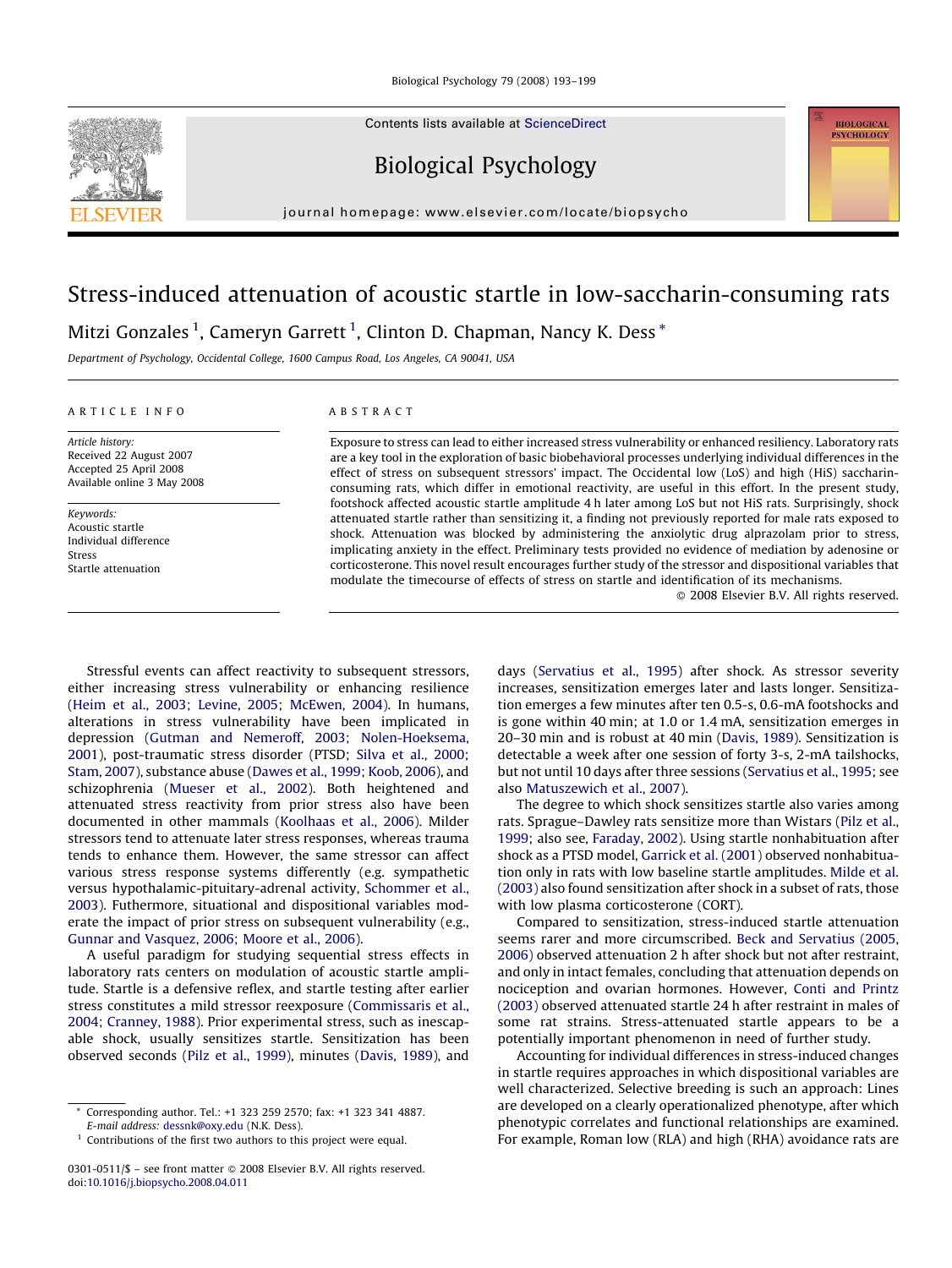selectively bred on an avoidance phenotype, and excessive anxiety has been implicated in RLA rats' poor avoidance ([Driscoll et al.,](#page--1-0) [1998; Steimer and Driscoll, 2003](#page--1-0); see also [Brush, 2003\)](#page--1-0). The line difference in anxiety manifests as greater baseline startle and greater shock-induced startle sensitization among RLA rats ([Schwegler et al., 1997\)](#page--1-0).

In the present study, Occidental high (HiS) and low (LoS) saccharin-consuming rats were used to further explore the role of dispositional emotionality in sequential stress effects. Selectively breeding on a taste phenotype has yielded lines that differ in emotional reactivity. Relative to HiS rats, LoS rats hyperstartle, defecate more in a novel open field, show stronger stress-induced hypoalgesia and anorexia, and are more affected by food deprivation and glucoprivation [\(Dess et al., 2000; Dess and Minor, 1996;](#page--1-0) [VanderWeele et al., 2002](#page--1-0)); similar relationships exist in humans ([Craig et al., 2003; Dess and Edelheit, 1998\)](#page--1-0). Stress usually sensitizes startle, more so in the anxiety-prone RLA rats [\(Schwegler et al.,](#page--1-0) [1997\)](#page--1-0), so the most straightforward prediction regarding startle after stress is greater sensitization among LoS rats. On the other hand, sensitization is greater among rats with lower baseline startle ([Garrick et al., 2001\)](#page--1-0) or lower CORT ([Milde et al., 2003](#page--1-0)), both of which characterize HiS rats [\(Dess et al., 2000; VanderWeele et al., 2002\)](#page--1-0). Thus, contrary to other measures of stressor reactivity to date, HiS rats could show greater sensitization. Finally, because startle attenuation has been reported for some male rats ([Conti and Printz,](#page--1-0) [2003\)](#page--1-0), differential attenuation was yet another possible outcome.

## 1. Experiment 1

Experiment 1 assessed the effect of stress on startle in LoS and HiS rats and the mediating role of anxiety in any effect. No standard protocol exists for studying stress-induced changes in startle. Diverse stressors, parameters, and rat strains are used. In light of our prior research, the relationship between stressor severity and onset of altered startle, and ethical and practical considerations, we selected twenty 5-s 0.6-mA footshocks as a stressor and a 4-h stress–startle interval. This shock regime is more severe than that after which [Davis \(1989\)](#page--1-0) observed sensitization for at least 40 min and is less severe than stressors that delay sensitization for days ([Servatius et al., 1994, 1995](#page--1-0)). The pre-stressor anxiolytic treatment was alprazolam, which is short acting and should have minimal direct effects more than 4 h later [\(Lau and Heatherington, 1997\)](#page--1-0). Alprazolam functions much like other benzodiazepines in anxiety paradigms (e.g. [Griebel et al., 1996; Isogawa et al., 2005; Lobarinas](#page--1-0) [and Falk, 2000](#page--1-0)). It reduces startle sensitization [\(Commissaris et al.,](#page--1-0) [2004; Hijzen et al., 1995](#page--1-0)) via anxiety reduction ([Gifkins et al., 2002;](#page--1-0) [Joordens et al., 1998\)](#page--1-0).

This and the following experiments employed nested designs ([Winer et al., 1991\)](#page--1-0). Complete factorial designs often provide superfluous information and thus are not always the most efficient or ethical choice. Our designs provided sufficient power for key comparisons while minimizing rat numbers and distress. In Experiment 1, because this stressor was not expected to affect HiS rats, only LoS rats received alprazolam pretreatment. If anxiety mediates any effect of stress on startle, alprazolam should block that effect, yielding startle in drug-pretreated stressed LoS rats comparable to that of non-stressed LoS controls. Together, those groups should startle differently from stressed LoS rats given no anxiolytic.

## 1.1. Method

#### 1.1.1. Rats

Experimentally naïve male Occidental HiS ( $N = 20$ ) and LoS  $(N = 25)$  rats aged 60–80 days from, respectively, eight and nine litters in Generations 27–28 were tested. Body weight averaged

412  $\pm$  5 g (mean  $\pm$  S.E.M.) and did not differ between groups. Rats were housed individually on a 12:12 light:dark cycle (lights off at 7 p.m.) with Purina 5001 chow and water freely available. Rats' care and use conformed to Public Health Service and institutional policies for humane treatment.

#### 1.1.2. Apparatus and materials

The footshock apparatus was a 16 cm  $\times$  32.5 cm  $\times$  19.5 cm (w  $\times$  $l \times h$ ) clear acrylic box. Two stainless steel plates lined the sides of the box and angled toward the bottom to create a 1.5-cm gap that the rat had to straddle, thus completing the circuit when current was applied to the plates. The box was placed in an illuminated soundattenuating chamber. Footshocks were generated by constant current generators (Model 82400, Lafayette Instruments, Lafayette, IN). Shock delivery was computer controlled.

Acoustic startle testing was conducted in a commercial startle chamber (Model SR-Pilot, San Diego Instruments, San Diego, CA) with dimensions of 14 cm  $\times$  21 cm  $\times$  23 cm ( $w \times l \times h$ ). The startle stimulus was a 40-ms, 95-dB white noise burst. Startle amplitude was detected with a piezoelectric sensor and was displayed digitally in arbitrary units (20–2000). Trial initiation and data recording were manual. The startle apparatus was housed in a sound-attenuating box with a 7-W light bulb and 65-dB ambient masking white noise, located in the same large room as the footshock apparatus.

Alprazolam (Sigma–Aldrich Inc., St. Louis, MO) was prepared with glycol/ethanol/saline vehicle. A dose of 2 mg/kg or vehicle was injected i.p. at a volume of 1 ml/kg.

#### 1.1.3. Experimental design

A five-group nested design was used. Line (HiS versus LoS) and stress condition (Stress versus No Stress) were completely crossed. Drug treatment was nested within the LoS/Stress condition: Eight LoS/Stress rats were injected with alprazolam (LoS/Stress/APZ), and nine were injected with vehicle (LoS/Stress). All HiS/Stress rats  $(n = 10)$  were injected with vehicle. Remaining rats (LoS/No Stress,  $n = 8$ ; HiS/No Stress,  $n = 10$ ) were not stressed. Within a line, rats were assigned randomly to groups.

### 1.1.4. Procedure

Rats received brief gentle handling for 4 days before testing. Beginning at 9:30 a.m. on the test day, LoS/Stress/APZ were injected with alprazolam and LoS/Stress and HiS/Stress rats were injected with vehicle. Twenty-five min later, these groups were exposed to twenty 5-s 0.6-mA footshocks on a variable time 60-s schedule. Afterwards, they were returned to their home cages. LoS/ No Stress and HiS/No Stress rats remained in their home cages.

Four hours after the stress session ended, startle testing began. Rats were individually placed in the startle chamber. After a 3-min adaptation period, 30 startle trials occurred on a fixed-time 10-s schedule. The rat then was returned to his home cage, and the inside of the chamber was cleaned with 5% ammonium hydroxide solution.

Squads of rats were staggered to hold injection-stress and stressor-startle intervals roughly constant at, respectively, 25 min and 4 h. Groups were balanced in the testing order.

#### 1.2. Results and discussion

Startle amplitude in 10 three-trial blocks is shown in [Fig. 1](#page--1-0). To minimize undue influence of outlying values, the median value in each block of three trials for each rat was used in the present experiments, as elsewhere [\(Dess et al., 2000](#page--1-0)). Startle among LoS rats given alprazolam before footshock was comparable to that of non-stressed LoS controls. Startle among stressed LoS rats given